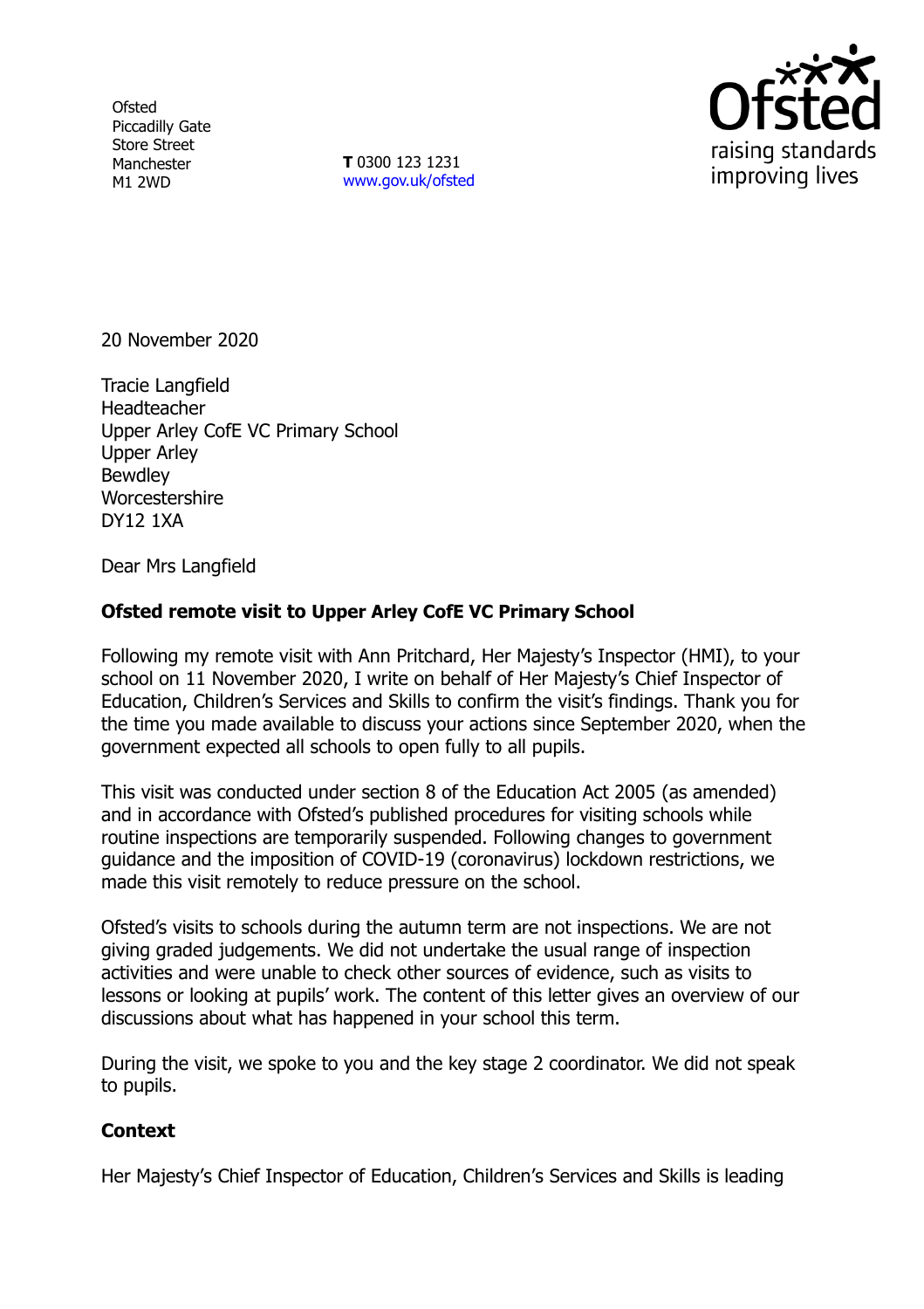

Ofsted's work into how England's education system is managing the return to full education for pupils, following an extended break in formal schooling due to the COVID-19 pandemic.

In undertaking this focused work, HMI are visiting a broad range of schools. HMI will visit a sample of:

- approximately 1,200 schools across all Ofsted grades (outstanding, good, requires improvement and inadequate)
- maintained schools, academies and free schools, special schools and centres of alternative provision, including those in cities, and coastal, town or rural communities.

The information from this visit will feed into Ofsted's national reporting so that the insights can be shared with the government and the education sector. We did not find any significant concerns during the visit. In such a case, an inspection report would be published on our website and available to parents and carers.

We did not consider your response to COVID-19 during the spring and summer terms 2020, when the school was not open to all pupils.

## **From this visit, inspectors noted that:**

- About 8% of pupils in the school had worked from home at some point since the start of term.
- All pupils are studying the usual range of subjects. You said that you are trying to cover as much of the missed English and mathematics curriculum content as possible, before the summer term assessments take place.
- You have checked pupils' new starting points in English and mathematics to establish where they have gaps in their learning, and what they have or have not have remembered from work studied before and during the period when schools were only open to some children due to COVID-19 restrictions. In other subjects, including science and music, you have taken a different approach by establishing what pupils already know about a topic or theme before it is taught. There are currently changes in what pupils can do in physical education; for example, they cannot take swimming lessons because the pool is closed. There have also been some adaptations to the music curriculum over the choice of instruments pupils can learn.
- You have provided additional catch-up sessions in phonics for all pupils in Reception and Years 1 and 2. You are also planning a pre-school reading catch-up session for targeted pupils. You have allocated additional reading time for pupils who have fallen behind.